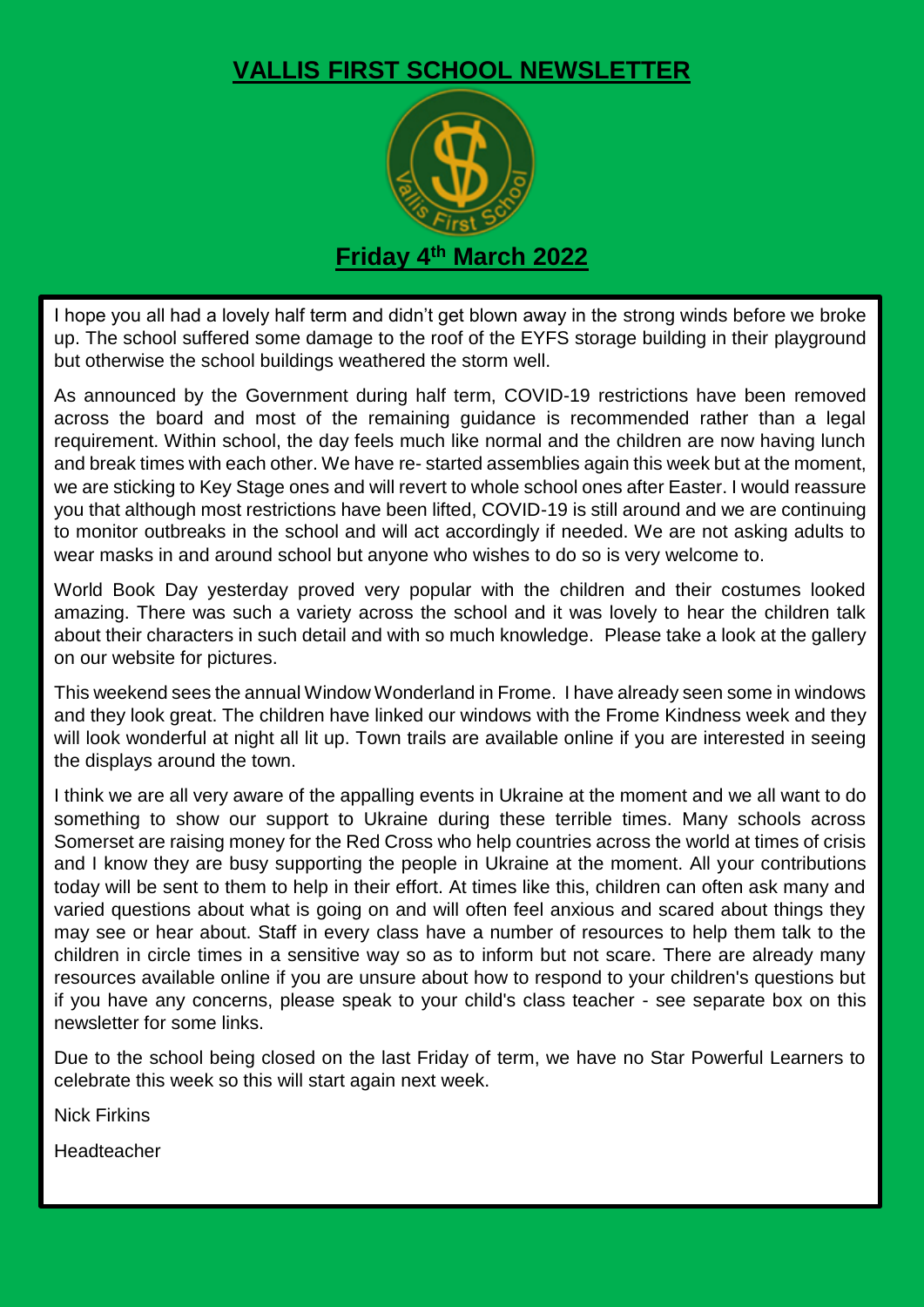## **Red Cross Mufti Day**

**The children came into school today wearing Mufti which is in aid of the Red Cross appeal who will be helping and supporting the people in Ukraine. We raised an amazing £626 which will go toward this. A BIG thank you to all the parents, carers and children for donating to this cause.**

[https://educationhub.blog.gov.uk/2022/02/25/help-for-teachers-and-families-to-talk-to-pupils-about-russias](https://educationhub.blog.gov.uk/2022/02/25/help-for-teachers-and-families-to-talk-to-pupils-about-russias-invasion-of-ukraine-and-how-to-help-them-avoid-misinformation/?utm_source=1%20March%202022%20C19&utm_medium=Daily%20Email%20C19&utm_campaign=DfE%20C19)[invasion-of-ukraine-and-how-to-help-them-avoid](https://educationhub.blog.gov.uk/2022/02/25/help-for-teachers-and-families-to-talk-to-pupils-about-russias-invasion-of-ukraine-and-how-to-help-them-avoid-misinformation/?utm_source=1%20March%202022%20C19&utm_medium=Daily%20Email%20C19&utm_campaign=DfE%20C19)[misinformation/?utm\\_source=1%20March%202022%20C19&utm\\_medium=Daily%20Email%20C19&utm\\_campaign](https://educationhub.blog.gov.uk/2022/02/25/help-for-teachers-and-families-to-talk-to-pupils-about-russias-invasion-of-ukraine-and-how-to-help-them-avoid-misinformation/?utm_source=1%20March%202022%20C19&utm_medium=Daily%20Email%20C19&utm_campaign=DfE%20C19) [=DfE%20C19](https://educationhub.blog.gov.uk/2022/02/25/help-for-teachers-and-families-to-talk-to-pupils-about-russias-invasion-of-ukraine-and-how-to-help-them-avoid-misinformation/?utm_source=1%20March%202022%20C19&utm_medium=Daily%20Email%20C19&utm_campaign=DfE%20C19)



[Help for teachers and families to talk](https://educationhub.blog.gov.uk/2022/02/25/help-for-teachers-and-families-to-talk-to-pupils-about-russias-invasion-of-ukraine-and-how-to-help-them-avoid-misinformation/?utm_source=1%20March%202022%20C19&utm_medium=Daily%20Email%20C19&utm_campaign=DfE%20C19)  [to pupils about Russia's invasion of](https://educationhub.blog.gov.uk/2022/02/25/help-for-teachers-and-families-to-talk-to-pupils-about-russias-invasion-of-ukraine-and-how-to-help-them-avoid-misinformation/?utm_source=1%20March%202022%20C19&utm_medium=Daily%20Email%20C19&utm_campaign=DfE%20C19)  [Ukraine and how to help them avoid](https://educationhub.blog.gov.uk/2022/02/25/help-for-teachers-and-families-to-talk-to-pupils-about-russias-invasion-of-ukraine-and-how-to-help-them-avoid-misinformation/?utm_source=1%20March%202022%20C19&utm_medium=Daily%20Email%20C19&utm_campaign=DfE%20C19)  misinformation. - [The Education Hub](https://educationhub.blog.gov.uk/2022/02/25/help-for-teachers-and-families-to-talk-to-pupils-about-russias-invasion-of-ukraine-and-how-to-help-them-avoid-misinformation/?utm_source=1%20March%202022%20C19&utm_medium=Daily%20Email%20C19&utm_campaign=DfE%20C19)

Russia's invasion of Ukraine is distressing and concerning, and we understand children and young people may have questions or be seeking reassurance. We know that schools are well placed to talk to pupils about the images they are seeing and …

educationhub.blog.gov.uk

Please click onto the link above for support and guidance on how to talk to children about the Russian invasion of Ukraine

## Dates for your Diary

- Friday 8th April last day before Easter Holidays finishing at 3pm
- Monday 25<sup>th</sup> April INSET DAY
- Tuesday 26th April Back to school